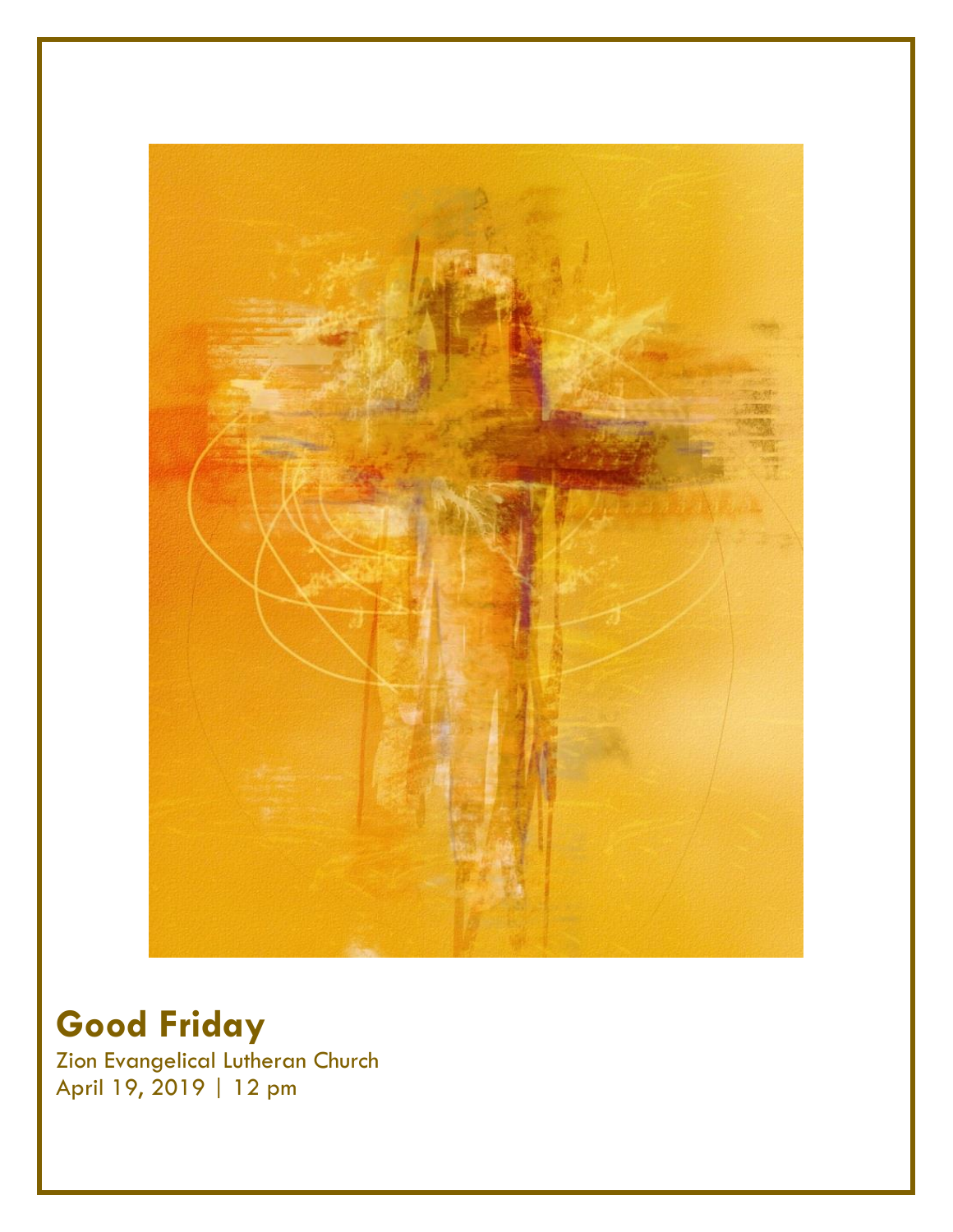# **Zion Evangelical Lutheran Church**

**Salt Lake City, Utah 801.582.2321 | zelc.org Pastor Steven A. Klemz**

*On Thursday, we dispersed in silence—no sending song, no blessing or dismissal, only the rustle of jackets, the sound of feet, freshly washed and covered again, moving into the night. Now, as if awaiting our return, the silence receives us and invites us more deeply into the empty room, the unfolding story, the widening hour, the mystery of faith.*

*With boldness we approach the throne of grace, the cross upon which Christ is lifted, to pray not only for the church and those preparing for baptism, but also for those of other faiths, those who do not believe in God, and everyone, everywhere, in any kind of need. As he promised, Jesus draws them—all people, named and unnamed, all things, seen and unseen—to himself and to the heart of God. There we rest, like grains of wheat buried in the earth awaiting the joyful harvest.*



## **Gathering**

*All gather in silence.*

## **Prayer of the Day**

Grieving God, on the cross your Son embraced death even as he had embraced life: faithfully and with good courage. Grant that we who have been born out of his wounded side may hold fast to our faith in him exalted and may find mercy in all times of need. **Amen.**

## **Prayer of the Day**

Hymn No. 351 || "O Sacred Head, Now Wounded"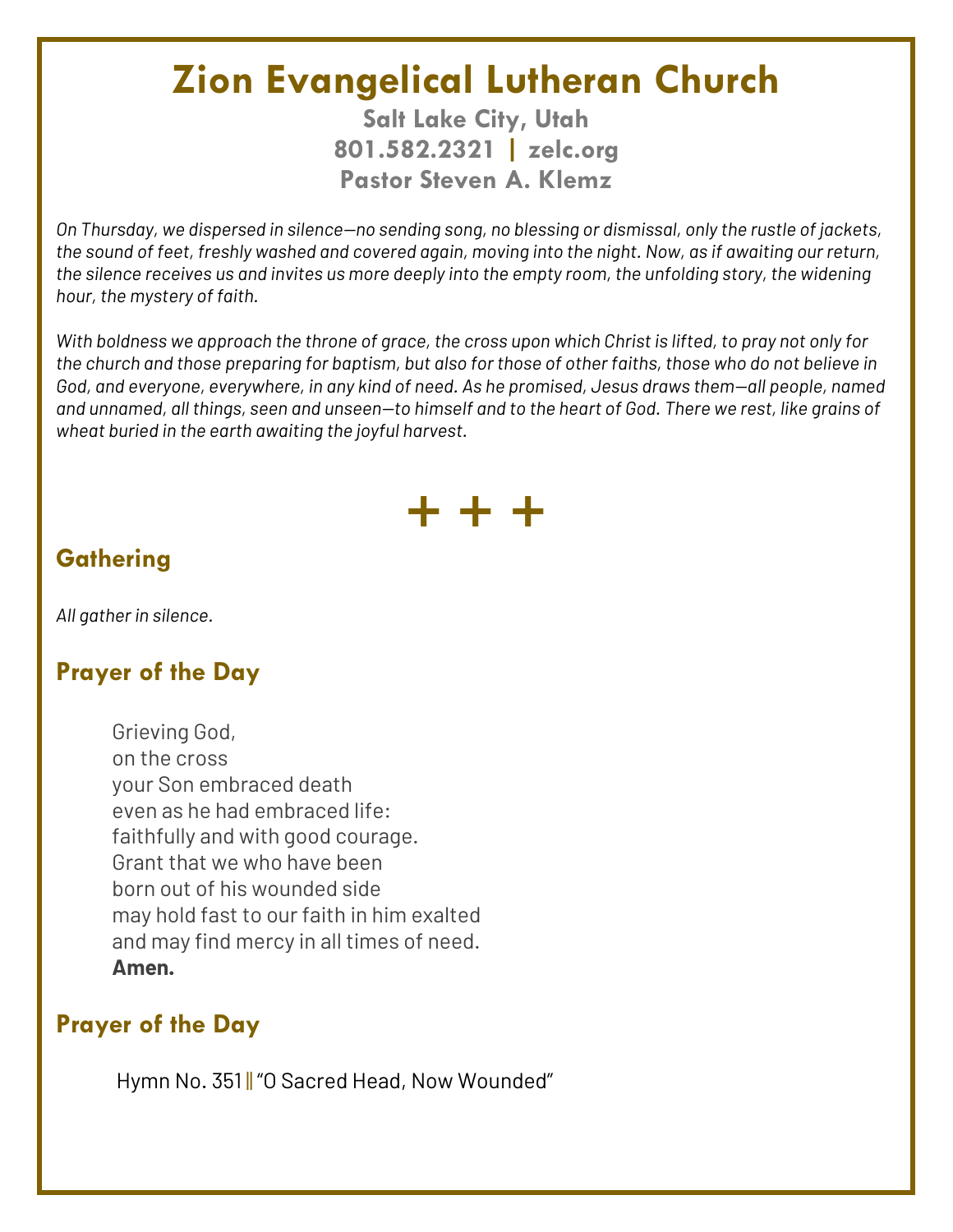## **First Lesson**

#### *Isaiah 52:13—53:12*

*The fourth servant poem promises ultimate vindication for the servant, who made his life an offering for sin. The early church saw in the servant's pouring himself out to death and being numbered with the transgressors important keys for understanding the death of Jesus.*

he shall be exalted and lifted up, and shall be very high.  $^{\rm 14}$ Just as there were many who were astonished at him —so marred was his appearance, beyond human semblance, and his form beyond that of mortals—  $15$ so he shall startle many nations; kings shall shut their mouths because of him; for that which had not been told them they shall see, and that which they had not heard they shall contemplate. 53:1Who has believed what we have heard? And to whom has the arm of the LORD been revealed?  $2$ For he grew up before him like a young plant, and like a root out of dry ground; he had no form or majesty that we should look at him, nothing in his appearance that we should desire him.  $3$ He was despised and rejected by others; a man of suffering and acquainted with infirmity; and as one from whom others hide their faces he was despised, and we held him of no account.

<sup>13</sup>See, my servant shall prosper;

<sup>4</sup>Surely he has borne our infirmities and carried our diseases; yet we accounted him stricken, struck down by God, and afflicted.  $^5$ But he was wounded for our transgressions, crushed for our iniquities; upon him was the punishment that made us whole, and by his bruises we are healed.  $6$ All we like sheep have gone astray; we have all turned to our own way, and the LORD has laid on him

the iniquity of us all.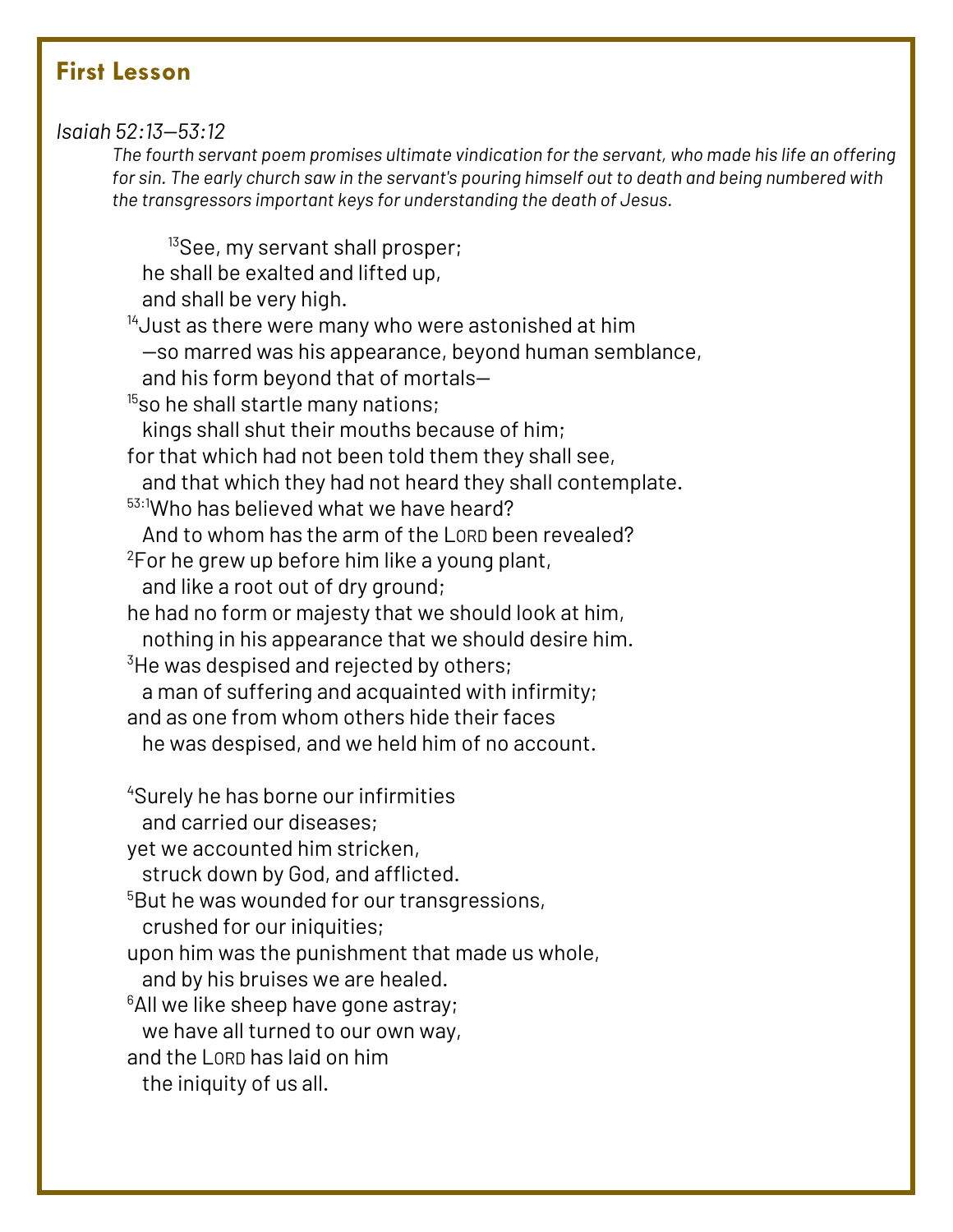<sup>7</sup>He was oppressed, and he was afflicted, yet he did not open his mouth; like a lamb that is led to the slaughter, and like a sheep that before its shearers is silent, so he did not open his mouth.  $8By$  a perversion of justice he was taken away. Who could have imagined his future? For he was cut off from the land of the living, stricken for the transgression of my people. <sup>9</sup>They made his grave with the wicked and his tomb with the rich, although he had done no violence, and there was no deceit in his mouth.  $^{10}$ Yet it was the will of the Lorp to crush him with pain. When you make his life an offering for sin,

he shall see his offspring, and shall prolong his days;

through him the will of the LORD shall prosper.

 $11$ Out of his anguish he shall see light;

he shall find satisfaction through his knowledge.

The righteous one, my servant, shall make many righteous, and he shall bear their iniquities.

 $^{12}$ Therefore I will allot him a portion with the great,

and he shall divide the spoil with the strong;

because he poured out himself to death,

and was numbered with the transgressors;

yet he bore the sin of many,

and made intercession for the transgressors.

Word of God, Word of Life. **Thanks be to God.**

## **Psalm 22**

#### *Refrain: My God, my God, why have you forsaken me?*

<sup>1</sup>My God, my God, why have you forsaken me? Why so far from saving me, so far from the words of my groaning?  $2$ My God, I cry out by day, but you do not answer; by night, but I find no rest.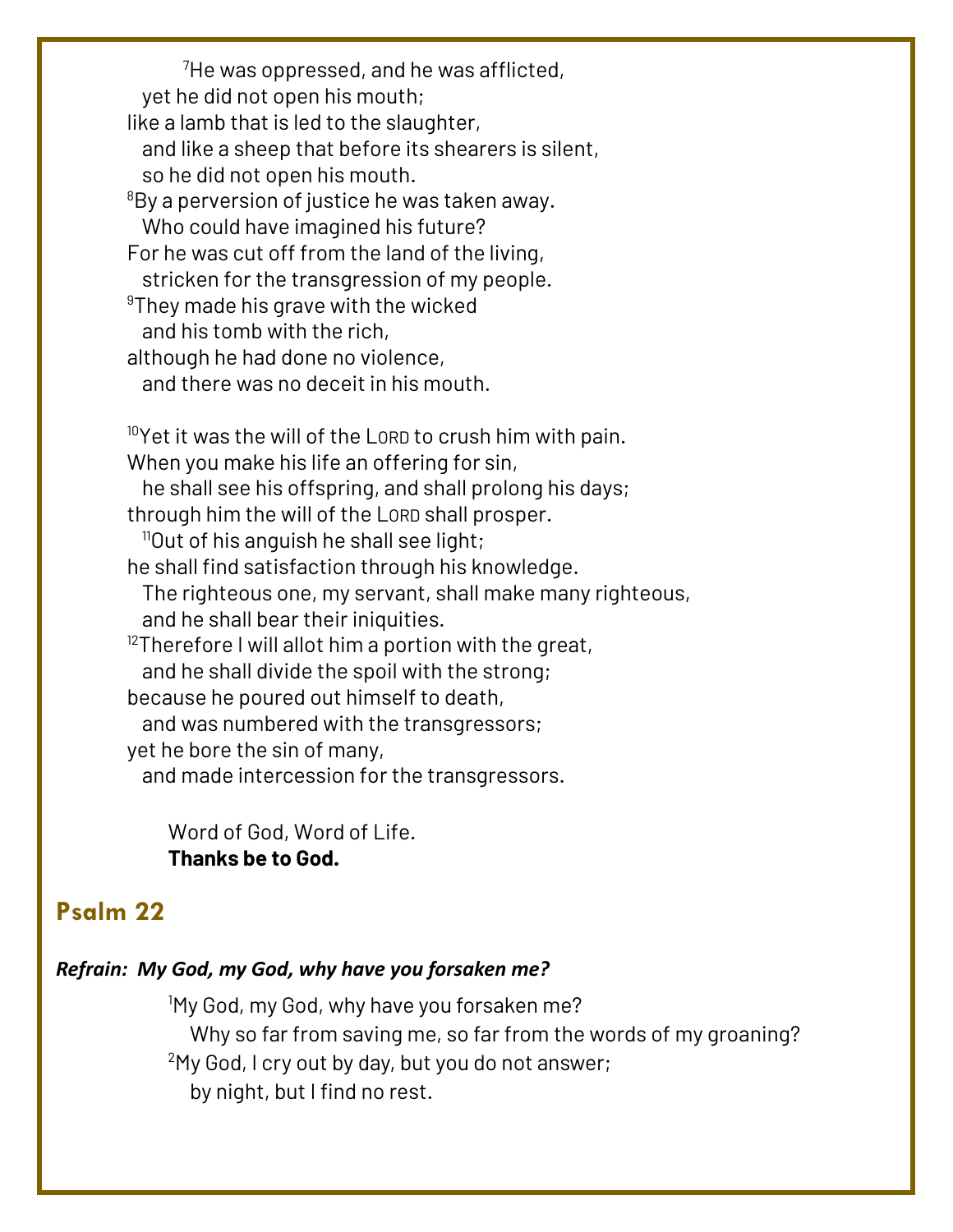$3$ Yet you are the Holy One, enthroned on the praises of Israel. <sup>4</sup>Our ancestors put their trust in you, they trusted, and you rescued them. *Refrain* <sup>5</sup>They cried out to you and were delivered; they trusted in you and were not put to shame.  $6B$ ut as for me, I am a worm and not human, scorned by all and despised by the people.  $\sqrt[7]{2}$ All who see me laugh me to scorn; they curl their lips; they shake their heads. 8 "Trust in the LORD; let the LORD deliver; let God rescue him if God so delights in him." *Refrain*  $9$ Yet you are the one who drew me forth from the womb, and kept me safe on my mother's breast.  $10$ I have been entrusted to you ever since I was born; you were my God when I was still in my mother's womb.  $11$ Be not far from me, for trouble is near, and there is no one to help. <sup>12</sup>Many young bulls encircle me; strong bulls of Bashan surround me. *Refrain*  $13$ They open wide their jaws at me, like a slashing and roaring lion.  $14$ I am poured out like water; all my bones are out of joint; my heart within my breast is melting wax.  $15$ My strength is dried up like a potsherd; my tongue sticks to the roof of my mouth; and you have laid me in the dust of death.  $16P$ acks of dogs close me in, a band of evildoers circles round me; they pierce my hands and my feet. *Refrain* <sup>17</sup>I can count all my bones while they stare at me and gloat.  $18$ They divide my garments among them; for my clothing, they cast lots. <sup>19</sup>But you, O LORD, be not far away; O my help, hasten to my aid. <sup>20</sup>Deliver me from the sword, my life from the power of the dog.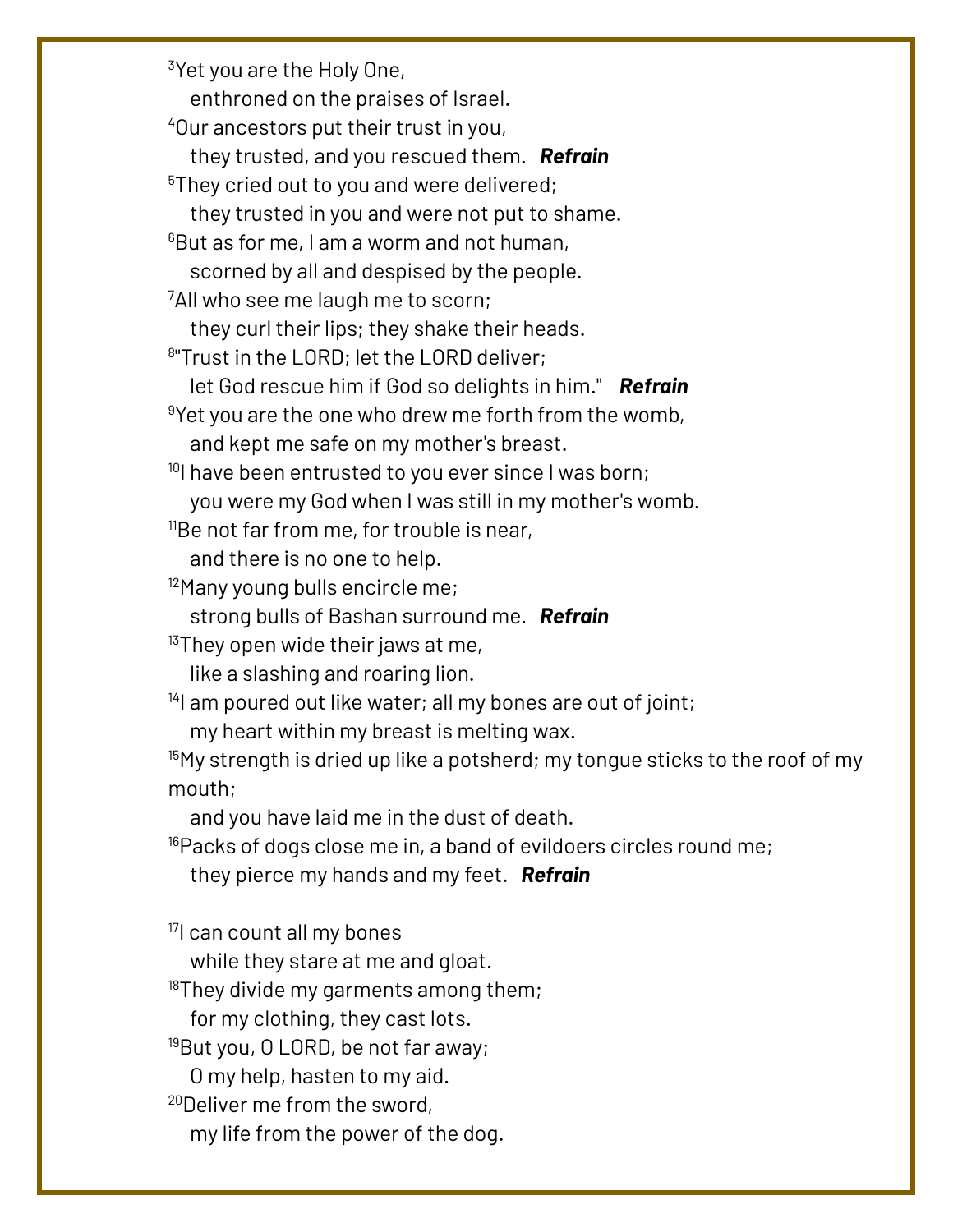<sup>21</sup>Save me from the lion's mouth! From the horns of wild bulls you have rescued me.  $22$ I will declare your name to my people; in the midst of the assembly I will praise you. *Refrain* <sup>23</sup>You who fear the LORD, give praise! All you of Jacob's line, give glory. Stand in awe of the LORD, all you offspring of Israel.  $24$ For the LORD does not despise nor abhor the poor in their poverty; neither is the LORD'S face hidden from them; but when they cry out, the LORD hears them.  $25$ From you comes my praise in the great assembly; I will perform my vows in the sight of those who fear the LORD. <sup>26</sup>The poor shall eat and be satisfied, Let those who seek the LORD give praise! May your hearts live forever!  $^{27}$ All the ends of the earth shall remember and turn to the LORD; all the families of nations shall bow before God.  $28$ For dominion belongs to the LORD, who rules over the nations. *Refrain*  $29$ Indeed, all who sleep in the earth shall bow down in worship; all who go down to the dust, though they be dead, shall kneel before the LORD. <sup>30</sup>Their descendants shall serve the LORD, whom they shall proclaim to generations to come.  $31$ They shall proclaim God's deliverance to a people yet unborn, saying to them, "The LORD has acted!" *Refrain*

## **Second Lesson**

### Hebrews 10:16–25

*In the death of Jesus, forgiveness of sins is worked and access to God is established. Hence, when we gather together for worship and when we love others we experience anew the benefits of Jesus' death.*

 $16$ "This is the covenant that I will make with them after those days, says the Lord: I will put my laws in their hearts, and I will write them on their minds," <sup>17</sup>he also adds, "I will remember their sins and their lawless deeds no more." <sup>18</sup>Where there is forgiveness of these, there is no longer any offering for sin. <sup>19</sup>Therefore, my friends, since we have confidence to enter the sanctuary by the blood of Jesus, <sup>20</sup>by the new and living way that he opened for us through the curtain (that is, through his flesh), <sup>21</sup>and since we have a great priest over the house of God, <sup>22</sup> let us approach with a true heart in full assurance of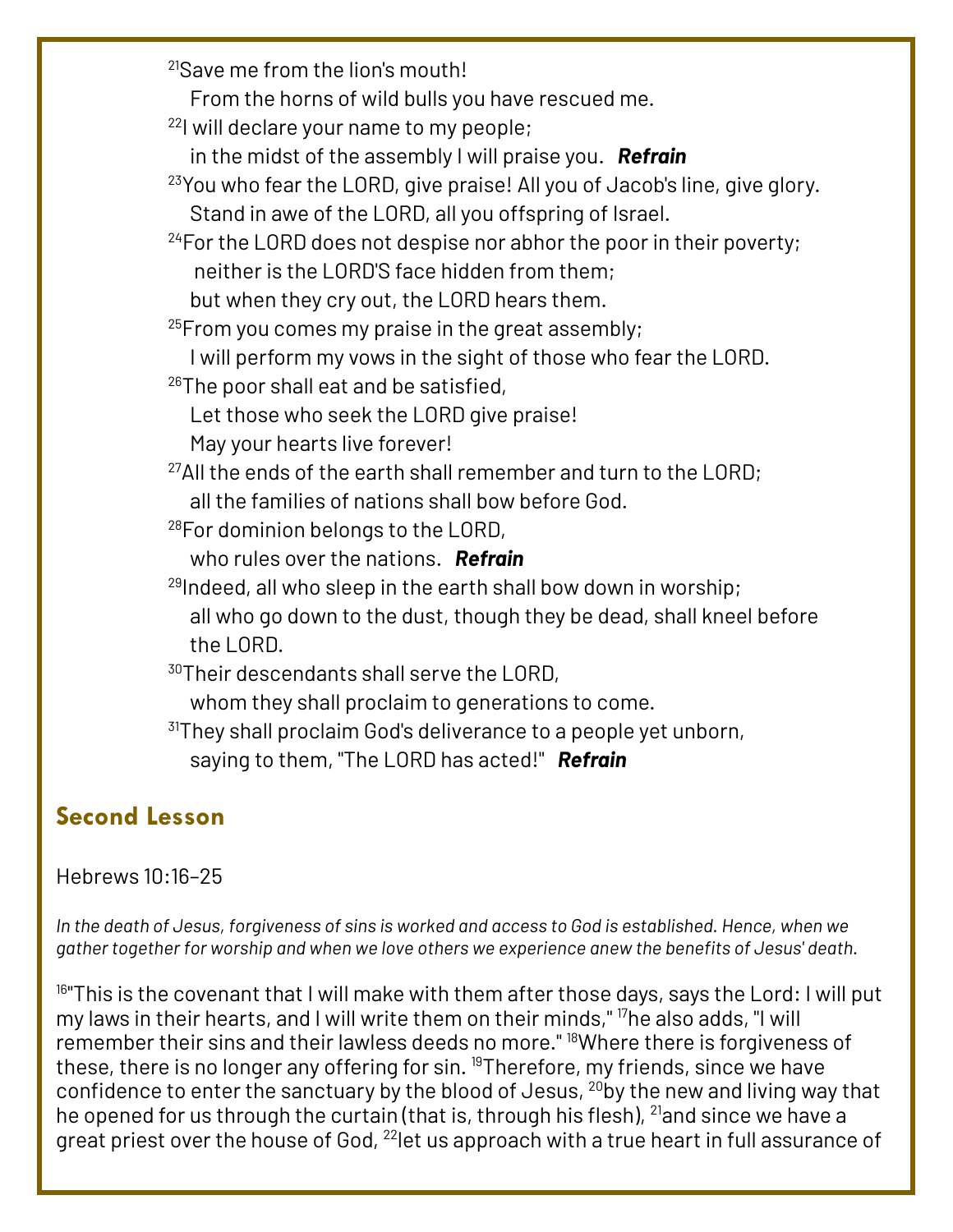faith, with our hearts sprinkled clean from an evil conscience and our bodies washed with pure water. <sup>23</sup> Let us hold fast to the confession of our hope without wavering, for he who has promised is faithful. <sup>24</sup>And let us consider how to provoke one another to love and good deeds, <sup>25</sup>not neglecting to meet together, as is the habit of some, but encouraging one another, and all the more as you see the Day approaching.

Word of God, Word of Life. **Thanks be to God.**

# **The Holy Gospel**

### *The Passion According to St. John*

*John 18:1-19:42*

*On Good Friday, the story of Jesus' passion—from his arrest to his burial—is read in its entirety from the Gospel of John.*

## **Homily**

"On our hearts" – Pastor Steven Klemz

## **Bidding Prayer**

*Since the third century, Christians have gathered on Good Friday at the foot of the cross and there prayed the great intercessions. It is as if the cross is in the center of all things, and as we stand with Mary and John at the cross, the bidding prayer opens us up to ever-widening circles of concern. In these intercessions we ask God to look with mercy on every person and thing in the cosmos.*

Each petition concludes, "we ask this through Christ our Lord." The people prayerfully respond, **"Amen."**

## **The Lord's Prayer**

Finally, let us pray for all those things for which our Lord would have us ask: **Our Father in heaven, hallowed be your name, your kingdom come, your will be done, on earth as in heaven. Give us today our daily bread. Forgive us our sins as we forgive those who sin against us. Save us from the time of trial and deliver us from evil. For the kingdom, the power, and the glory are yours, now and forever. Amen.**